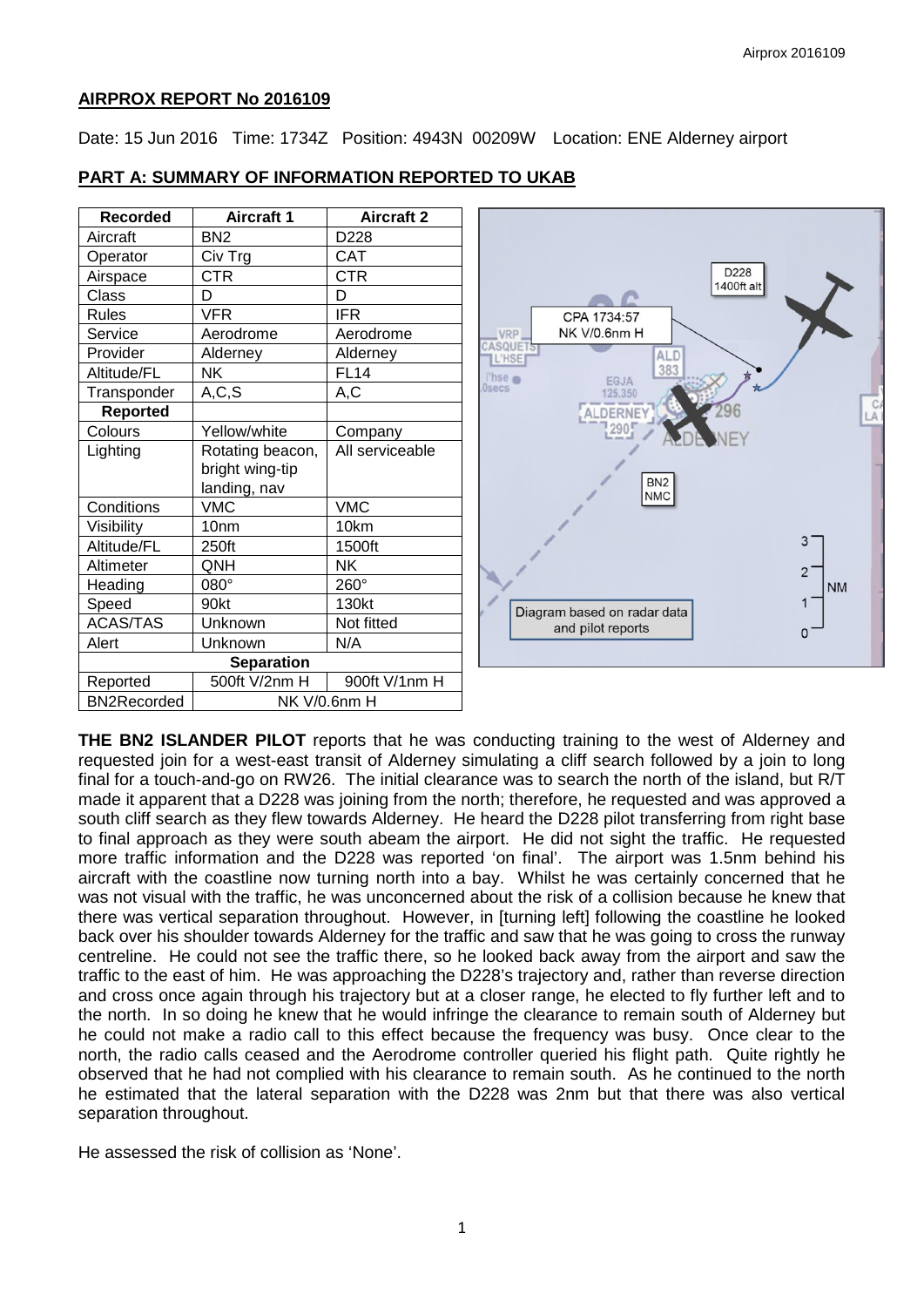**THE DORNIER 228 (D228) PILOT** reports that he was cleared by Alderney Tower to join right base for RW26 and turned onto a 4nm final. They could hear the radio conversation between the BN2 pilot, who was conducting a 'cliff search' on the south side of Alderney, and the Tower. The Tower instructed the BN2 pilot to remain south of Alderney. As they turned final they could see the BN2 in the sun glint on the south coast and, as it moved into the shadow, it was apparent that it was routeing in an anti-clockwise direction around the coast. It passed through the runway centreline in front of them. The Tower then instructed the BN2 pilot to remain north while they completed their approach and landing. There was no need to take any avoiding action, and they were visual with the BN2 throughout the event. The first sighting was at 3nm.

He assessed the risk of collision as 'Low'.

**THE ALDERNEY AERODROME CONTROLLER** reports that at approximately 1730 the BN2 and D228 pilots contacted the frequency. The BN2 pilot was instructed to remain south of the Island and was given Traffic Information on the inbound D228. The D228 pilot was given Traffic Information on the BN2. Approximately one minute later the BN2 was observed turning to the north and crossing the final approach track. Its pilot stated his intention was to carry out a right-hand tear drop and position number 2. A position report was obtained from the inbound D228 pilot who reported just turning final RW26. The BN2 pilot then reported visual with the traffic and would remain clear of it. The pilot of the D228 subsequently advised that he felt that the safety of his flight had been compromised.

He perceived the severity of the incident as 'Medium'.

**THE CHIEF OFFICER OF THE BN2'S OPERATING COMPANY** reports that the incident was discussed at the June meeting of their Safety Management Committee. The Company Safety Report found that the pilot failed to appreciate his location relative to the Alderney Airport RW26 approach centre line while conducting search training at some 500 feet. He estimated that the closest he came to the Dornier on crossing the centre line was some 2nm. He is fully aware of his error and has been fully debriefed, as have all other company pilots.

#### **Factual Background**

The weather at Alderney was recorded as follows:

METAR EGJA 151720Z 23009KT 9999 FEW013 14/13 Q0999=

#### **Analysis and Investigation**

#### **UKAB Secretariat**

The BN2 and D228 pilots shared an equal responsibility for collision avoidance and not to operate in such proximity to other aircraft as to create a collision hazard<sup>[1](#page-1-0)</sup>. An aircraft operated on or in the vicinity of an aerodrome shall conform with or avoid the pattern of traffic formed by other aircraft in operation<sup>[2](#page-1-1)</sup>.



Figure 1 CPA 1734:54 (BN2 3734/D228 5420).

l

<span id="page-1-0"></span><sup>1</sup> SERA.3205 Proximity.

<span id="page-1-1"></span><sup>2</sup> SERA.3225 Operation on and in the Vicinity of an Aerodrome.